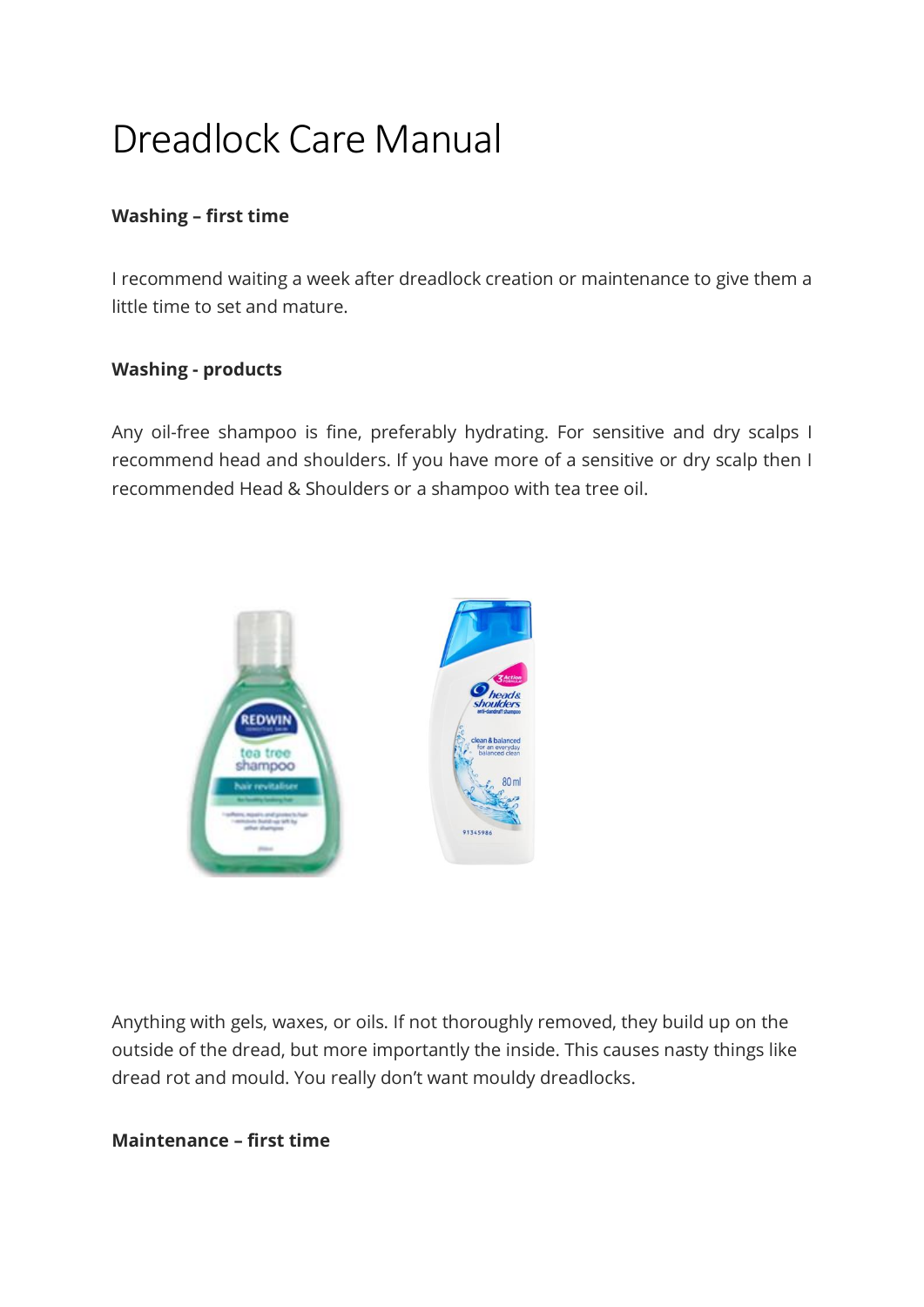I recommend maintenance after 3 months, this gives the dreadlocks time to mature and aids in their longevity.

# **Scalp itching and flaking**

Brush a thin layer of melted coconut oil onto your scalp. Leave it on for a couple of hours, then rinse thoroughly and shampoo twice to make sure all oil is removed from scalp and dreadlocks. You can also leave the coconut oil in overnight, but just make sure that it's not spreading up your dreads.

If that's not working, try a tea tree oil shampoo or a medicated shampoo – speak to a medical professional before using the latter.

## **Swimming in saltwater**

YES! Salt water is awesome for dreadlocks and helps with their formation – just make sure if you swim a lot you shampoo your dreadlocks weekly to clean out anything you picked up from the sea.

## **Dreads feeling stiff, tight, and sticking out**

Give it a few days of sleeping on them for your hair to relax. The tight feeling will go away.

## **Conditioner**

You don't need conditioner unless you have other non-dreaded hair

## **Preventing fuzz**

Try a satin pillowcase, your hair glides across them instead of being slightly pulled.

## **Tying up dreadlocks**